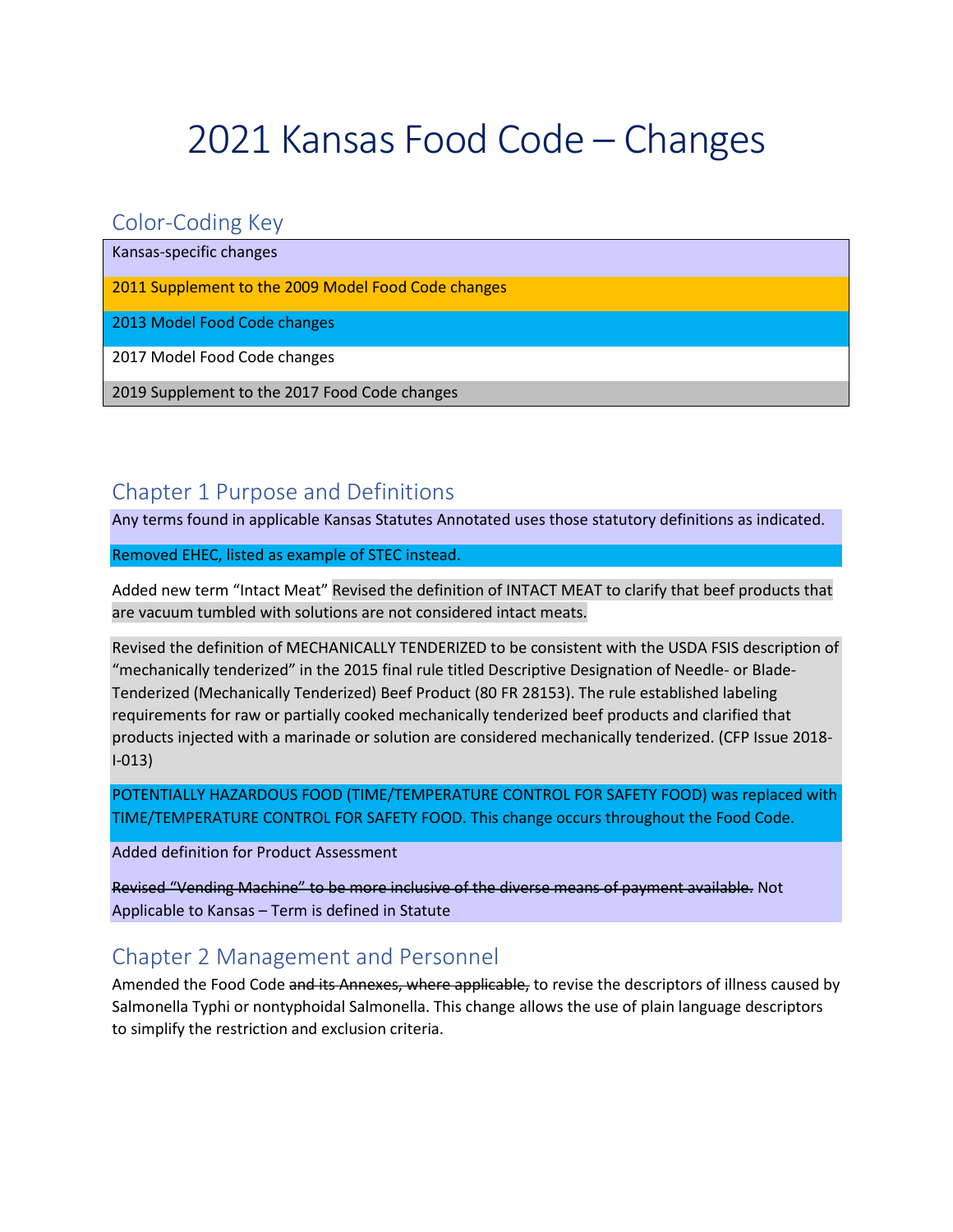### 2-101.11

Amended Section 2-101.11 to add new  $\P(C)$  to address situations where the REGULATORY AUTHORITY has deemed a FOOD ESTABLISHMENT to pose minimal risk of causing, or contributing to, foodborne illness based on the nature of their operation and extent of FOOD preparation. (CFP Issue 2018-I-003)

#### 2-102.12

Added new 2-102.12 to allow the Person in Charge to be a Certified Food Protection Manager. (CFP Issue 2010-II-021), (2019)

#### 2-102.20

Revised the section to redesignate the existing paragraph into  $\P(A)$  and adding a new  $\P(B)$  to specify what constitutes compliance with §2-102.12. (CFP Issue 2010-II-021)

Amended paragraph 2-102.20(B) to state that it is the Person in Charge who must be a Certified Food Protection Manager to comply with Section 2-102.12.

#### 2-103.11

Revised add new  $\P(F)$  to address deliveries to a food establishment during non-operating hours and added new ¶(O) to specify that the development and implementation of all required procedures is to be among the expected duties of the person in charge of a food establishment and revised  $\P(M)$  to require the person in charge to inform employees, in a verifiable manner, of requirements to report information about their health and activities as they relate to diseases transmissible through food and redesignated existing  $\P(M)$  as new  $\P(N)$ ; renumbered  $\P(\Gamma)$  through  $(M)$  as new  $\P(\Gamma)$  through  $(N)$ ; and updated cross reference in new ¶(L) based on changes made in §3-301.11. (CFP Issues 2010-I-011, 2010-I-022, and 2010-I-024)2009 Supplement (2011)

Amended to add new paragraph (I) to address additional duty requirement for the Person in Charge to ensure employees are routinely monitoring food temperatures during hot and cold holding and redesignate paragraphs (I)-(O) as new paragraphs (J)-(P).

#### 2-201.11, 2-201.12, 2-201.13

Amended to add nontyphoidal Salmonella (NTS) as one of the reportable illnesses for action by the Person in Charge; Added Code language to address employee health controls for the exclusion and restriction of nontyphoidal Salmonella, and removal of exclusion and restriction from NTS.

#### 2-201.11

Amended subparagraph 2-201.11(A)(2)(e) to add the illness, Typhoid fever, to the descriptor for reportable diagnosis of illness diagnosed due to Salmonella Typhi so that it reads: "Typhoid fever (caused by Salmonella Typhi)".

Amended subparagraph 2-201.11(A)(2)(f) to add the word, "Salmonella", to the descriptor for reportable diagnosis of illness diagnosed due to nontyphoidal Salmonella so that it reads: "Salmonella (nontyphoidal)".

Amended subparagraph 2-201.11(A)(3) to replace the phrase, "Had a previous illness" with the phrase "Had Typhoid fever" and to delete the phrase "due to Salmonella Typhi".

Amended subparagraph 2-201.11(A)(4)(c) to replace "Salmonella Typhi" with "Typhoid fever".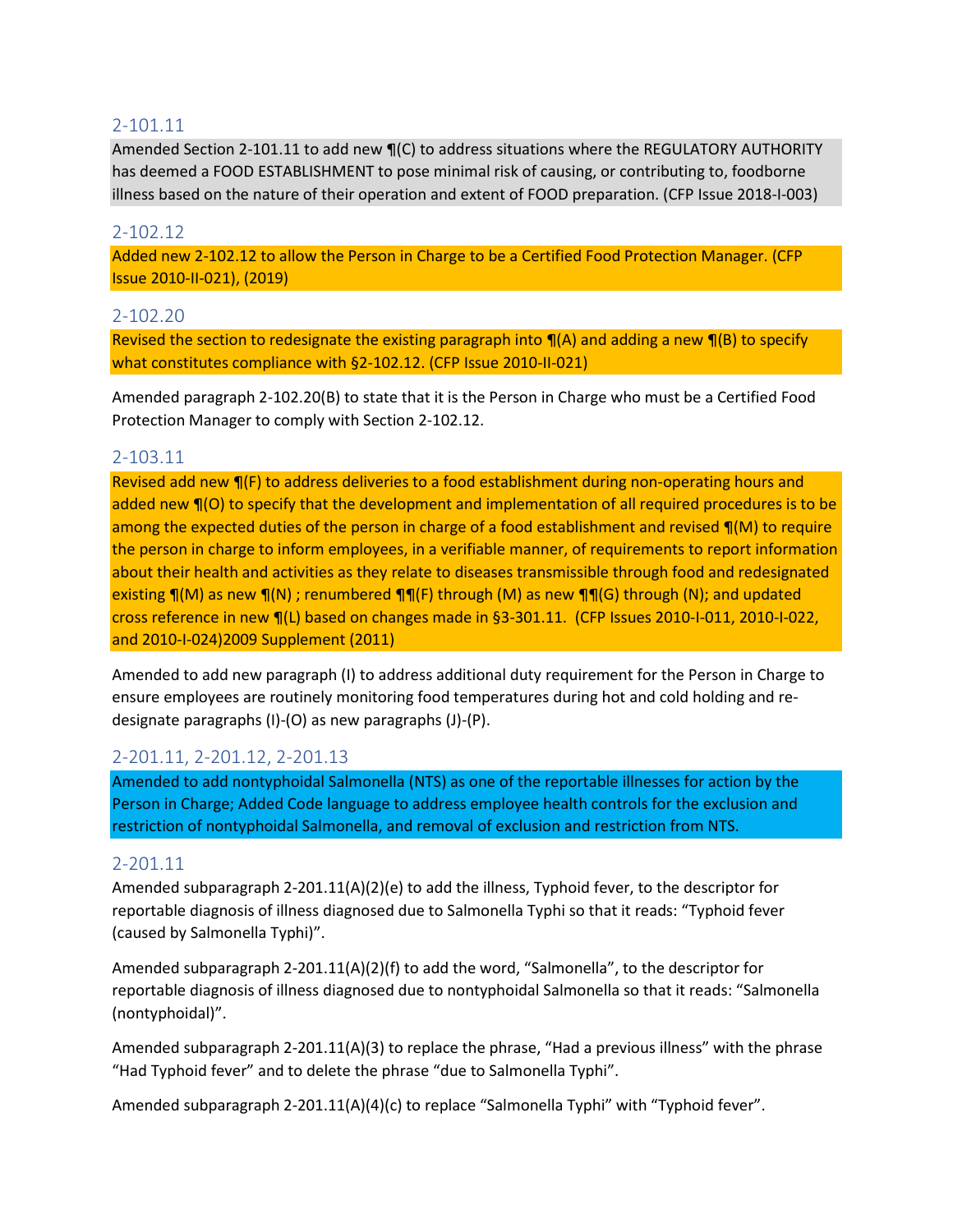Amended subparagraph 2-201.11(A)(4)(d) to replace 50 days with 28 days to match model Food Code. KDHE regulations previously specified 50 days, but they have now been revised to 28.

Amended subparagraph 2-201.11(A)(5)(c) to add in descriptor text for the illness caused by Salmonella Typhi so that it reads: ". . . Typhoid fever (caused by Salmonella Typhi)."

Amended subparagraph 2-201.11(C)(2) to correctly cross-reference paragraph 2-201.13(J).

#### 2-201.12

Amended subparagraph 2-201.12(A)(2) to replace "nontyphoidal Salmonella" with "Salmonella (nontyphoidal)".

Amended the margin tagline for subparagraph 2-201.12(C) to replace "diagnosis or reported previous infection due to S. Typhi" with "diagnosis or reported previous illness with Typhoid fever".

Amended paragraph 2-201.12(C) to replace "diagnosed with an infection from Salmonella Typhi" with "diagnosed with Typhoid fever, or reports having had Typhoid fever".

Amended paragraph 2-201.12(G) to replace "nontyphoidal Salmonella" with "Salmonella (nontyphoidal)".

#### 2-201.13

Amended to:

revise paragraph (A) to replace "Salmonella Typhi" with "Typhoid fever"

revise subparagraph (A)(5) to replace "nontyphoidal Salmonella" with "Salmonella (nontyphoidal)"

revise the margin tag line for paragraph (C) to replace "S. Typhi diagnosis – removing exclusions" with "Typhoid fever diagnosis – removing exclusions"

revise subparagraph (C)(2) to replace "S. Typhi infection" with "Typhoid fever"

revise subparagraph (G)(1) to replace "nontyphoidal Salmonella infection" with "Salmonella (nontyphoidal) infection"

revise the margin tagline for subparagraph (J)(3) to replace "S. Typhi" with "Typhoid fever (S. Typhi)"

revise subparagraph (J)(3) to replace "S. Typhi" with "Typhoid fever (caused by Salmonella Typhi)"

#### 2-401.13

Added new Section 2-401.13 Use of Bandages, Finger Cots or Finger Stalls

#### 2-501.11

Added new §2-501.11 requiring written procedures for the clean-up of vomiting and diarrheal events (CFP Issue 2010-III-023) (2019)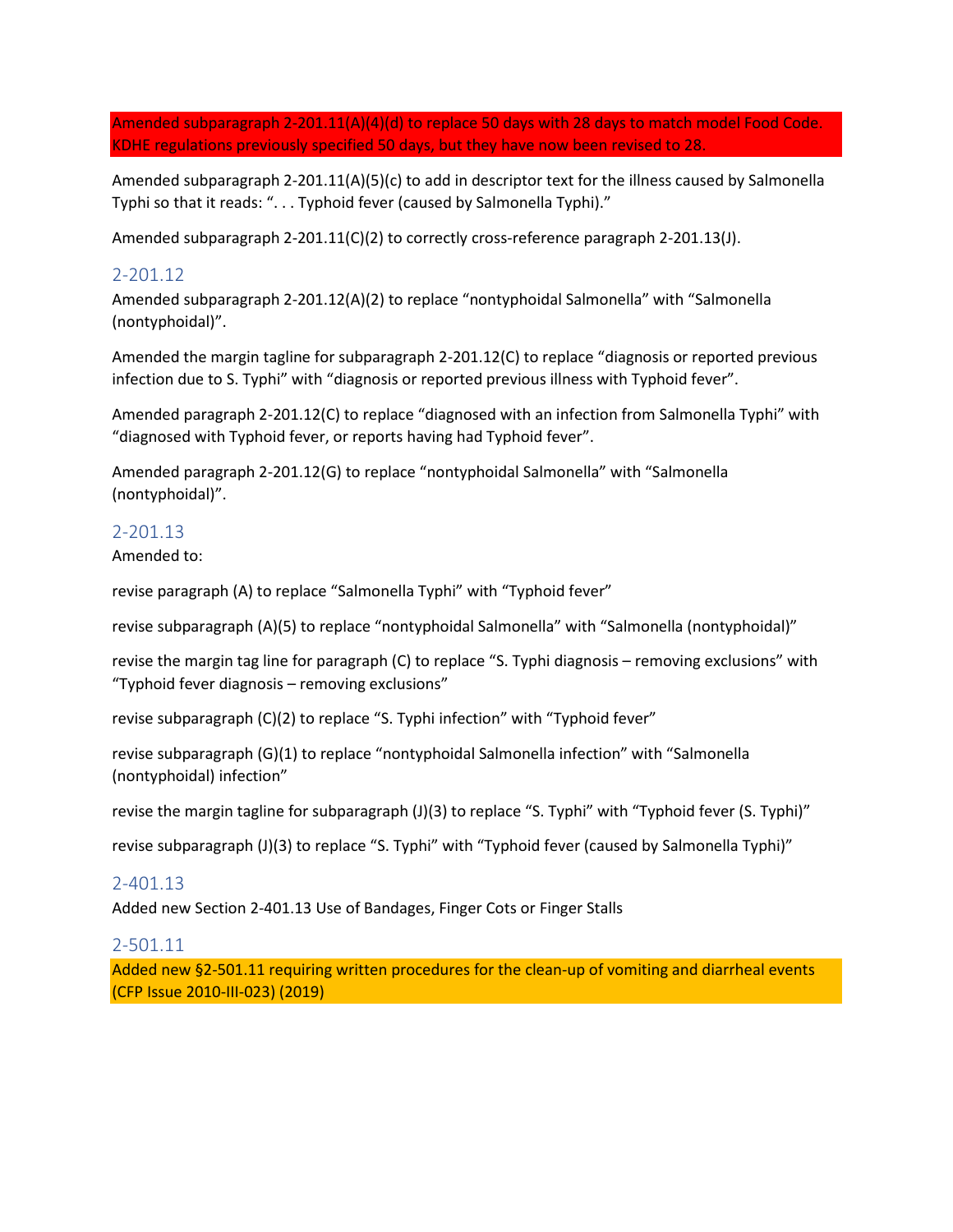# Chapter 3 Food

### 3-301.11

Added new ¶(D) to specify that the prohibition of bare hand contact with ready-to-eat foods does not apply to the handling of ready-to-eat foods as they are being added as ingredients to a food that is to be cooked in the food establishment to a minimum temperature specified in the Code and redesignated existing ¶(D) as new ¶(E); updated internal cross references in ¶(B) and new subparagraph (E)(7). (CFP Issue 2010-III-013) and

(D)(2) to clarify that Paragraph (B) does not apply where a ready-to-eat food is added as an ingredient to another food that does not contain a raw animal food and the combined product will be heated to at least 63°C (145°F).

#### 3-302.11

Added new subparagraph 3-302.11(A)(1)(c) to indicate separating raw animal foods during storage, preparation, holding and display from fruits and vegetables before they are washed and re-designated existing subparagraph 3-302.11(A)(1)(c) as new subparagraph 3-302.11(A)(1)(d).

#### 3-401.11

Amended subparagraph  $3-401.11(A)(1)(b)$  to include the term intact meat.

Amended subparagraph 3-401.11(A)(2) to reflect new cooking time in seconds for ratites, mechanically tenderized and injected meats, comminuted fish, comminuted meat, comminuted game animals commercially raised for food or under voluntary inspection, and raw eggs that are not prepared to a consumer's order from 15 seconds to 17 seconds.

Amended subparagraph 3-401.11(A)(3) to reflect new cooking time for poultry, baluts, wild game animals, stuffed foods or stuffing containing fish, meat, poultry or ratites from 15 seconds to <1 second (instantaneous).

Amended paragraph 3-401.11(B) by reversing the order of subparagraphs  $(B)(1)$  and  $(B)(2)$ , where subparagraph (B)(2) is now subparagraph (B)(1).

#### 3-401.13

Amended Section 3-401.13 to delete the phrase "fruits and vegetables" and replace it with the term "plant foods".

### 3-402.11

Amended subparagraph 3-402.11(B)(5) by italicizing the text to correctly indicate it as an exception.

#### 3-402.12

Amended paragraph 3-402.12(C) to correctly cross reference subparagraph 3-402.11(B)(4).

#### 3-404.11

Amended paragraph 3-404.11(A) to replace cross reference to paragraphs 8-201.14(B) to (E) with a cross reference to §8-201.14.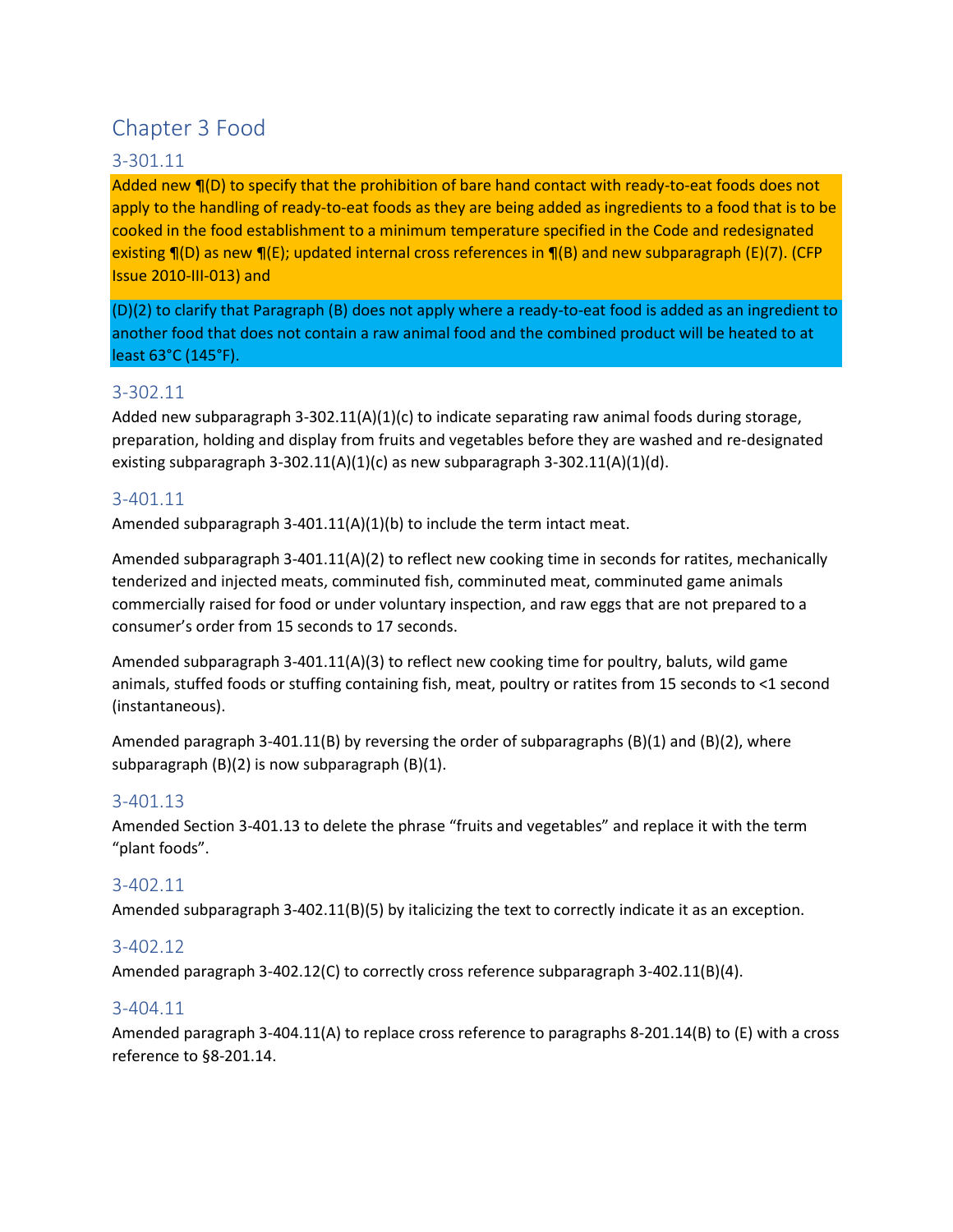#### 3-501.13

Amended ¶¶'s 3-501.13(A)-(C) to re-designate from a Core Item to a Priority Foundation (Pf) Item. (CFP Issue 2016-I-033)

Amended to add new  $\P(E)$  specifying frozen fish packaged using a ROP method be removed from the ROP environment either prior to initiating thawing procedures under refrigeration as specified in  $\P(A)$ or prior to, or immediately upon completion of, its thawing using procedures specified in  $\P$  (B) of this section.

#### 3-501.17

Amended ¶ 3-501.17(B) add the time/temperature limits directly rather than referencing ¶(A).

Amended to add new  $\P(F)$  that exempts raw, live in-shell molluscan shellfish from date marking and redesignated former  $\P(F)$  as new  $\P(G)$ .

Amended existing subparagraph 3-501.17 (F)(6) to clarify that the exemption from date marking for shelf stable dry fermented sausages produced in USDA-regulated facilities is not dependent on the product retaining the original casing; Renumbered existing  $\P(F)(6)$  as new  $\P(G)(6)$  as a result of the addition of new ¶(F).

#### 3-501.18

Amended subparagraph 3-501.18(A)(3) by deleting the term "appropriately" and replacing it with "inappropriately".

#### 3-501.19

Amended subparagraph 3-501.19(A)(1)(a) to add a missing cross reference to subparagraph 3-501.19(B)(4) in order to correctly reference subparagraphs 3-501.19(B)(1)-(4).

Added new sub-¶¶'s (B)(2)(a), (b), (c), (d) to 3-501.19(B)(2) to address a READY-TO-EAT produce or hermetically sealed FOOD that is rendered TIME/TEMPERATURE CONTROL FOR SAFETY FOOD upon cutting, chopping, or opening of a hermetically sealed container to begin at 21°C (70°F) or less and remain at 21°C (70°F) or less within a maximum of 4 hours.

Re-designated existing  $\P\P'$ 's 3-501.19(B)(2)(3) and (4) as new  $\P\P'$ 's 3-501.19(B)(3)(4) and (5) respectively. (CFP Issue 2018-III-019)

#### 3-502.11

Amended to revise ¶(D) to make clear that only TCS foods prepared under ROP methods that do not control for growth of and toxin formation by Clostridium botulinum and the growth of Listeria monocytogenes require a variance.

#### 3-502.12

Amended ¶¶3-502.12(B), (D), and (E) lead-in paragraphs to reference new ¶ (F) of this section.

Amended ¶3-502.12(B) lead in paragraph and subparagraphs  $(B)(6)(c)$ ,  $(D)(1)$ , and  $(E)(2)$  to reference ¶8-201.14(B) along with existing reference to  $\P$  (D).

Amended subparagraphs 3-502.12(B)(3)(b) and (B)(4) to delete 14 days and add 30 days.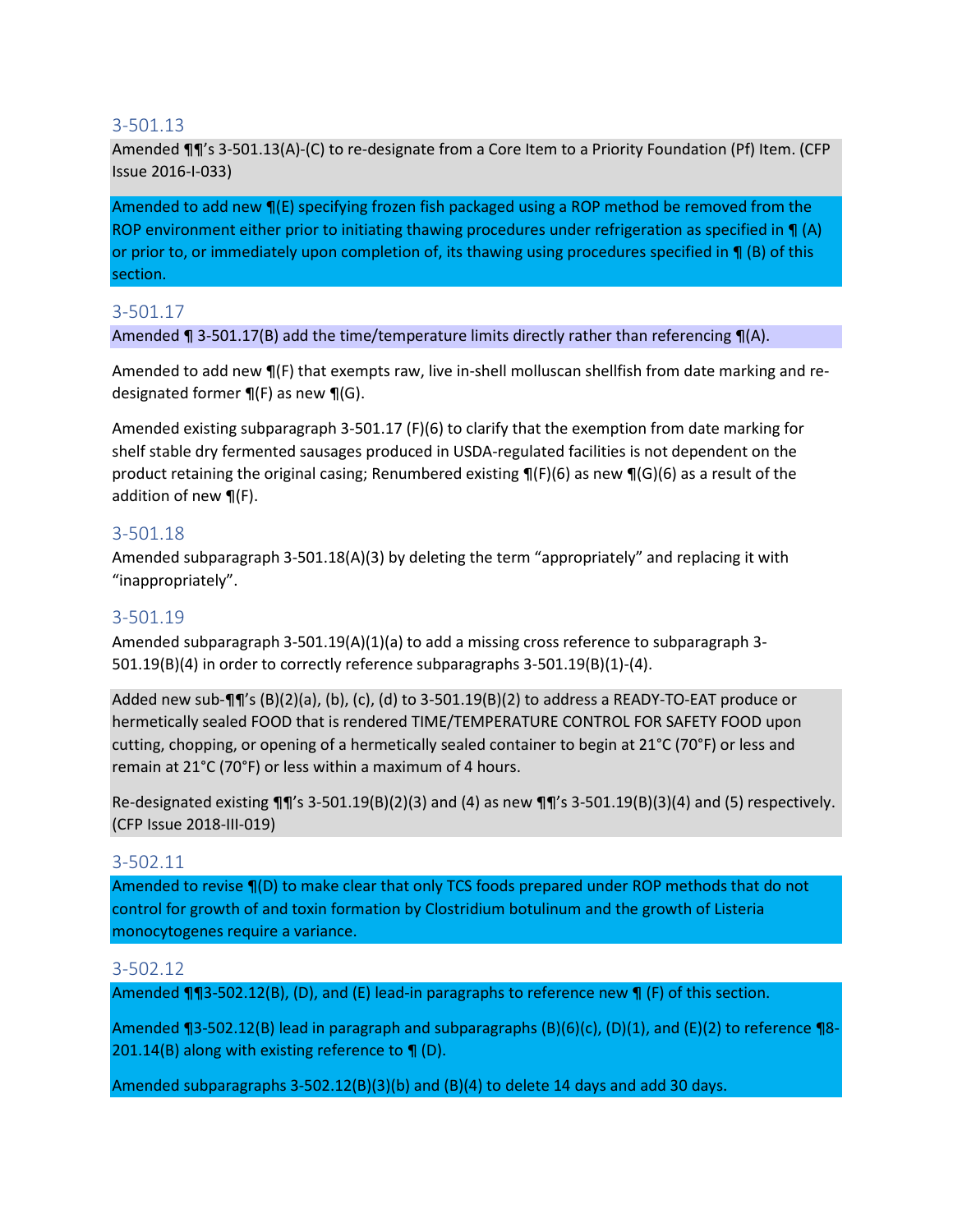Amended paragraph 3-502.12(B) and subparagraphs  $(B)(6)(c)$ ,  $(D)(1)$ , and  $(E)(2)$  to replace cross reference to paragraphs 8-201.14 (B) and (D) with a cross reference to paragraphs 8-201.14 (C) and (D).

Amended ¶ 3-502.12(B) to add new subparagraph 7 specifying that a HACCP plan be provided to the regulatory authority prior to implementation.

Amended paragraph 3-502.12(C) to add in additional exception criteria for fish that is reduced oxygen packaged at retail to bear a label indicating that it is to be kept frozen until time of use.

Amended ¶3-502.12(D) lead in paragraph to delete the word "FOOD" and replace it with the term "Time/Temperature control for safety food" to clarify that this section applies to TCS food.

Amended subparagraph 3-502.12(D)(2)(b) to specify only the cooking parameters in  $\P$ ] 3-401.11(A), (B) and (C) apply.

Amended subparagraph 3-502.12(D)(2)(e)(ii) to allow for cold holding at 41°F for 7 days after cooling to 41°F.

Amended to add new sub¶ (D)(2)(e)(iii) to address cook chill/sous vide products cooled to 5°C(41°F) in the sealed PACKAGE or bag as specified under §3-501.14 and subsequently cooled to 1°C (34°F) and moved to 5°C (41°F) holding temperature and held for a max of 7 days. (CFP Issue 2018-III-016)

Amended to add new  $\P(F)$  to identify the conditions under which a HACCP Plan is not required for ROP TCS foods.

#### 3-602.11

Amended ¶ (A) to add allowance for labeling information for foods packaged (includes repackaging) in the store to be provided in pamphlets, booklets, or similar written form upon request of the consumer.

Amended subparagraph (B)(6) to account for labeling exemptions in the Federal FD&C act.

Amended  $\P$  (D) to add commas to clarify that the foods listed are examples, not and exhaustive list.

#### 3-801.11

Amended subparagraph 3-801.11(A)(3) to replace cross reference to paragraphs 8-201.14 (B)-(E) with a cross reference to paragraphs 8-201.14 (C)-(E).

# Chapter 4 Equipment, Utensils, and Linens

#### 4-205.10

Amended §4-205.10 to clarify that EQUIPMENT that has been certified for conformance to an appropriate American National Standard is deemed to comply with the EQUIPMENT sanitation provisions contained in Parts 4-1 and 4-2. (CFP Issue 2018-I-007)

#### 4-303.11

Amended to add new Section 4-303.11 Cleaning Agents and Sanitizers, Availability, to require that equipment and utensil cleaning agents and sanitizers be provided and readily accessible for use.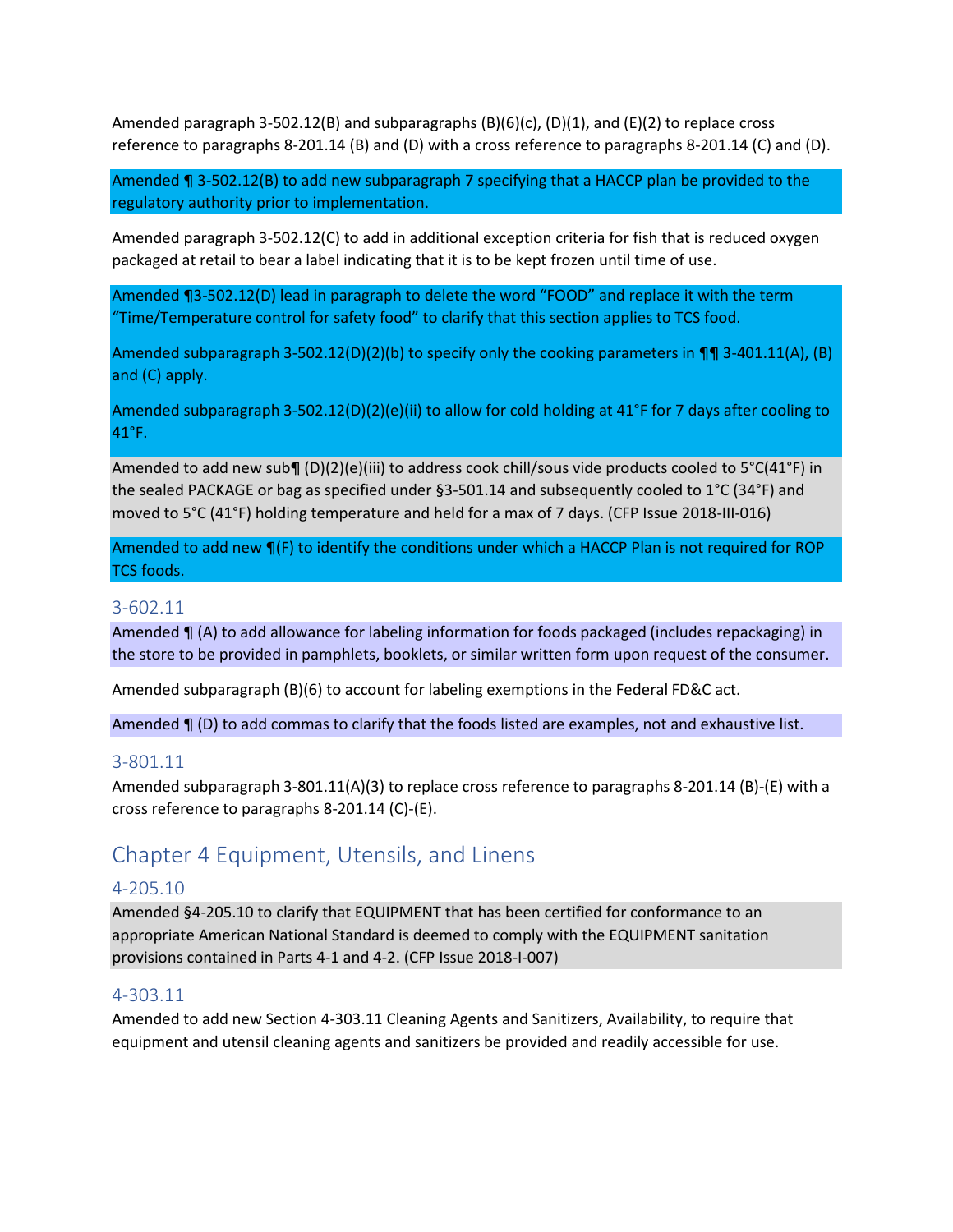#### 4-502.13

Amended  $\P$  (A) to specify that single-service and single-use articles must not be used if they may have become contaminated.

# Chapter 5 Water, Plumbing, and Waste

### 5-203.11

Amended ¶(B) to clarify that automatic handwashing facilities are included in the definition of handwashing sink.

Amended §5-203.11 to delete "¶(C)" and remove any reference to "¶(C)" in this section. (CFP Issue 2018-III-026)

#### 5-402.11

Added  $\P(C)$  from model that was not previously adopted and modified model language to include warewashing sinks in the allowance for direct drain connections when certain safety conditions are met. This improves alignment with model plumbing codes.

#### 5-402.13

Amended to clarify intent that the requirement prevents imminent health hazards from improper sewage disposal.

## Chapter 6 Physical Facilities

Added new ¶ (D) to 6-501.115 to allow dogs in exterior areas of the premises provided certain requirements are met. The requirements were contained in variance request template that KDA developed after reviewing requirements of various other jurisdictions nationwide.

# Chapter 7 Poisonous or Toxic Materials

#### 7-201.11

Consolidated all chemical storage requirements under one Section, eliminating unnecessary division for chemicals held for retail sale.

#### 7-202.12

Amended subparagraph (B)(2) to reflect that pesticide use precautions should be applied to all pesticides used in Food Establishments, not just Restricted Use Pesticides. This harmonizes with Federal and State pesticide use laws.

#### 7-203.11

Amended to prohibit food contact items from being stored in container previously used with poisonous or toxic materials.

#### 7-204.12

Amended paragraph 7-204.12(A) to re-designate it as the lead in paragraph for this section.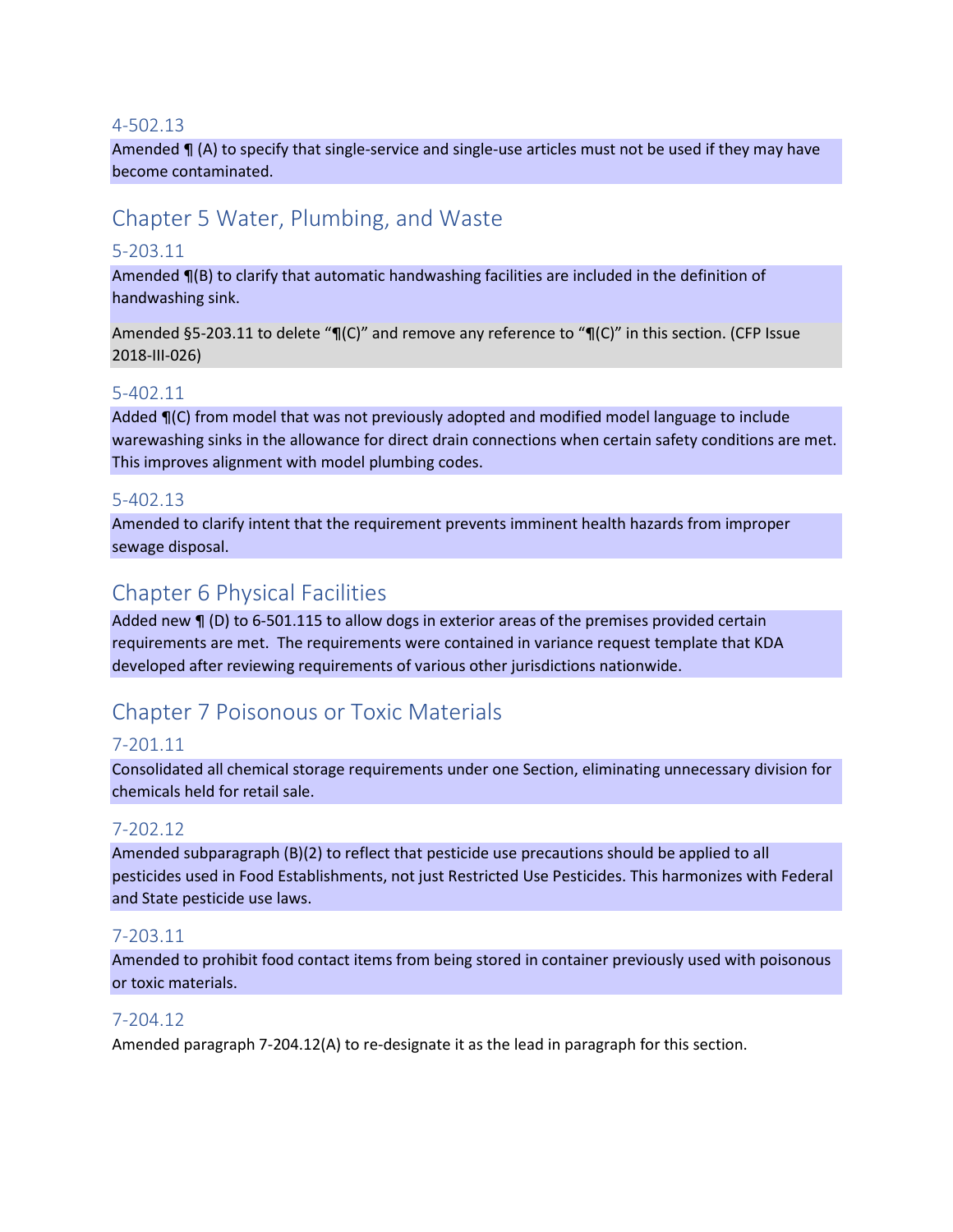Amended subparagraphs 7-204.12(A)(1)-(4) by re-designating them as paragraphs 7-204.12(A)-(D) in order to be inclusive of all washing chemicals and antimicrobial agents that may be used in the washing and treatment of produce as specified in 21 CFR 173.

Deleted existing paragraph 7-204.12(B) – regarding Ozone.

### 7-206.12

Amended to harmonize with pesticide laws to limit when rodent bait is required to be placed in tamperresistant bait stations.

#### 7-3

Moved storage/display requirements from a standalone Part into 7-201.11

# Chapter 8 Compliance and Enforcement

### 8-103.12

Amended paragraph 8-103.12(B) to replace existing cross reference to paragraphs 8-201.14 (D) and (E) with a cross reference to paragraph 8.201.14 (D) and subparagraph (E)(3).

### 8-201.14

Amended to:

- add new paragraph (A) to add a new specification for the permit holder or permit applicant to include general information with the HACCP plan submission;
- add a new paragraph (F) that is not a new requirement within §8-201.14, but rather clarifies what was already required under the previous paragraph (E). This new paragraph (F) requires the permit holder to include any other application or submission information required by the regulatory authority;
- delete paragraph (C) and move the food employee and supervisory training plan provision to new paragraph (E);
- redesignate existing paragraph (A) as new paragraph (B) where the intent of paragraph (B) remains the same, although the paragraph was revised to remove the list of examples;
- redesignate existing paragraph (B) (flow diagram) as new paragraph (C) which keeps its original intent, and includes a more descriptive list of what the flow diagram should include;
- revise subparagraph (D)(3) to clarify that a food employee or person in charge may monitor critical control points;
- revise subparagraph (D)(5) to clarify that a person in charge, or a food employee, may be responsible for taking corrective action when a critical limit is not met; and
- revise paragraph (E) to incorporate the food employee and supervisory training plan from deleted paragraph (C) and included a new requirement for the permit holder's or permit applicant's HACCP plan submission to incorporate copies of blank records forms necessary for implementation of the HACCP Plan.
- Delete sub¶ (C)(2) and add as new sub¶ (E)(2) that speaks to significant hazards for each critical control point
- Delete sub $\P$  $\parallel$ 's (C)(4-5) and merge into newly revised  $\P$  (D) to highlight documents that should be submitted as a separate document